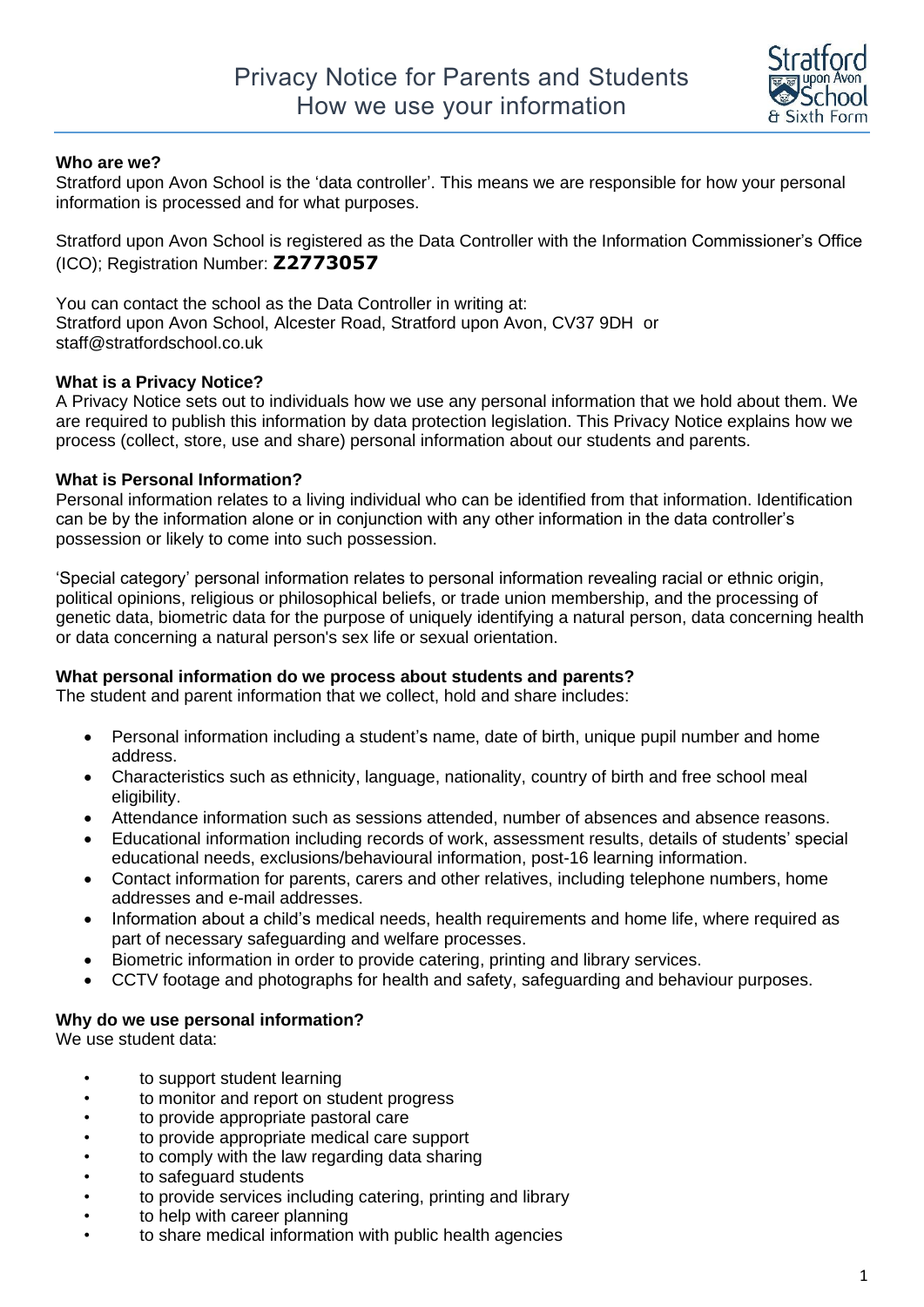### **Collecting student information**

Whilst the majority of student information you provide to us is mandatory, some of it is provided to us on a voluntary basis. In order to comply with the General Data Protection Regulation, we will inform you whether you are required to provide certain student information to us or if you have a choice in this.

### **What are the legal reasons for us to process your personal information?**

We are required to process personal information in accordance with data protection legislation and only do so when the law allows us to. The lawful reasons for processing personal information are as follows:

### **1) To comply with the law**

We collect and use general purpose student information in order to meet certain legal requirements and legal obligations placed upon the school by law. We are therefore required to process this personal information for such purposes even if you have not consented to us doing so e.g. educational purposes.

### **2) To protect someone's vital interests**

We are able to process personal information when there is an emergency and/or where a person's life is in danger e.g. medical, safeguarding & child protection information.

#### **3) With the consent of the individual to whom that information 'belongs'**

Whilst much of the personal information processed is in accordance with a legal requirement, there is some personal information that we can only process when we have your consent to do so. In these circumstances, we will provide you with specific and explicit information regarding the reasons the data is being collected and how the data will be used e.g. biometric & photographic information.

### **4) To perform a public task**

It is a day-to-day function of the school to ensure that children receive the education and support they require. Much of this work is not set out directly in any legislation but it is deemed to be necessary in order to ensure that students are properly educated and supported.

The following two legal reasons do not necessarily apply to schools processing student information. 5) Contract: the processing is necessary for a contract the school has with the individual, or because they have asked the school to take specific steps before entering into a contract.

6) Legitimate interests: the processing is necessary for the school's legitimate interests or the legitimate interests of a third party unless there is a good reason to protect the individual's personal data which overrides those legitimate interests. (This cannot apply to a public authority - which the school is, processing data to perform its official tasks.)

#### Special category personal information

In order to process 'special category' data, we must be able to demonstrate how the law allows us to do so. In addition to the lawful reasons above, we must also be satisfied that ONE of the following additional lawful reasons applies:

- 1) Explicit consent of the data subject.
- 2) Processing relates to personal data which is manifestly made public by the data subject.
- 3) Necessary for establishing, exercising or defending legal claims.
- 4) Necessary for reasons of substantial public interest.
- 5) Necessary for preventive or occupational medicine, or for reasons of public interest in the area of public health.
- 6) Necessary for archiving, historical research or statistical purposes in the public interest.

## **Who might we share your information with?**

We routinely share student information with:

- Schools or further education establishments that the students attend after leaving us
- WCC
- the Department for Education (DfE)
- Examination Boards
- Careers services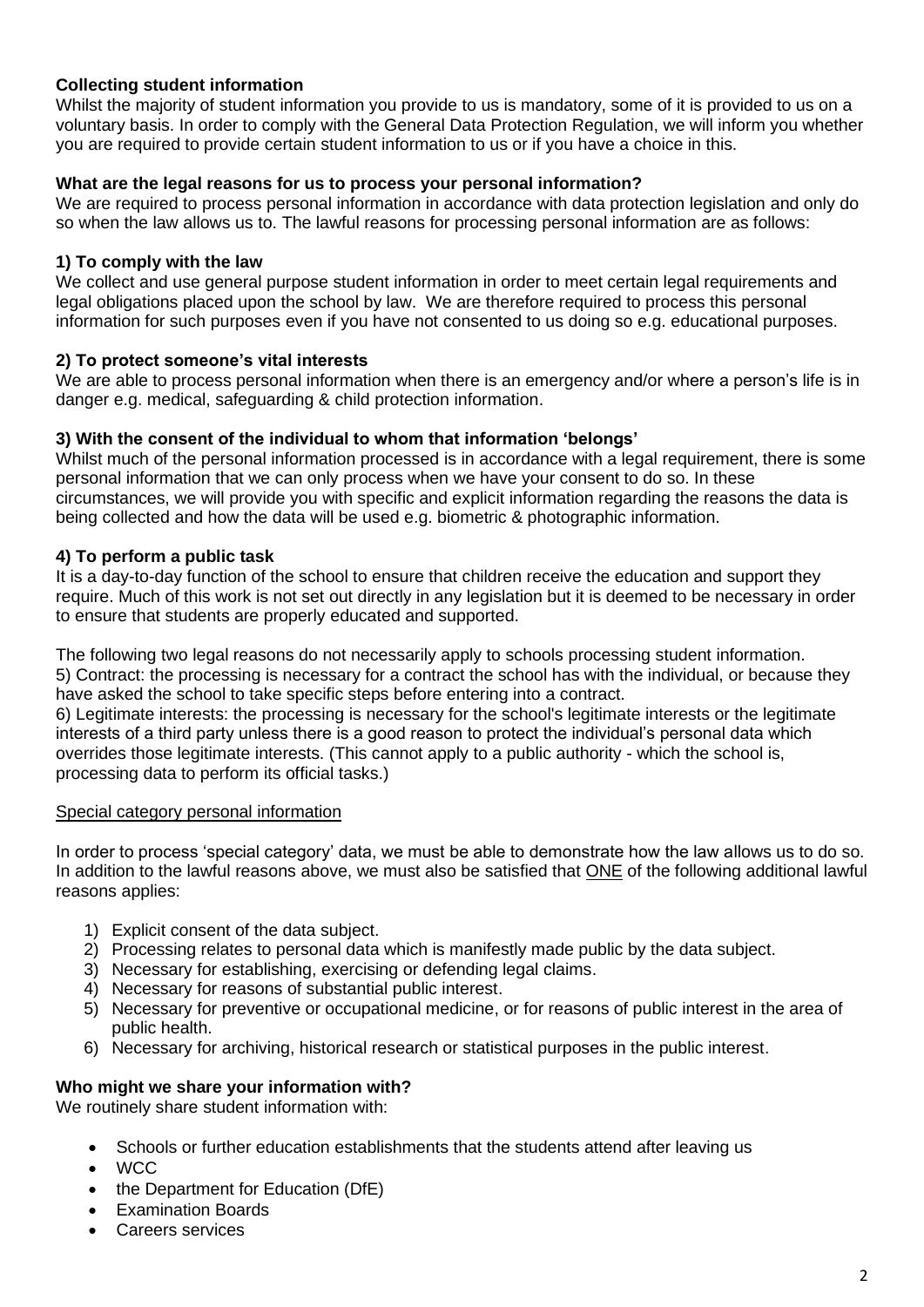- External agencies
- **External providers**
- Police & Crown Prosecution Service
- NHS (including Test and Trace)
- Local Public Health team
- Microsoft Teams
- Hegarty Maths
- Libresoft (library loan system)

If you would like a breakdown of the above, please email [staff@stratfordschool.co.uk](mailto:staff@stratfordschool.co.uk) We do not share information about our students or parents unless the law and our policies allow us to do so.

# **Data collection requirements:**

To find out more about the data collection requirements placed on us by the Department for Education (for example; via the school census) go to [https://www.gov.uk/education/data-collection-and-censuses-for](https://www.gov.uk/education/data-collection-and-censuses-for-schools)[schools.](https://www.gov.uk/education/data-collection-and-censuses-for-schools)

# **NHS Test and Trace/Public Health Agencies**

It may be necessary for us to share limited information with the above agencies in the event that an individual tests positive for Coronavirus, or if there is a Coronavirus outbreak. This will enable the named agencies to liaise with families to provide advice and support and to take appropriate steps in responding to an outbreak. You have the right to object to the sharing of information with such agencies. This is not an absolute right and will be assessed on a case by case basis.

## **Streaming or recording live lessons via Teams**

In accordance with DfE guidance, Stratford upon Avon School is using Microsoft Teams to provide live or recorded lessons to enable the school to meet its responsibilities of providing high quality education remotely and in order to enhance the learning of individual students of the school.

Cameras will not be facing students during live lessons. Students will be asked to turn their cameras off and mute their microphones. Students may be asked to unmute their microphone by the person leading the lesson. The person controlling the lesson can centrally mute all microphones.

If lessons are recorded, they are deleted after 20 days, automatically by Microsoft Teams. In line with the school's safeguarding policy, recordings may be kept longer if required as a result of a safeguarding concern.

## **What do we do with your information?**

All personal information is held in a manner which is compliant with data protection legislation. Personal information is only processed for the purpose it was collected.

## **How long do we keep your information for?**

In retaining personal information, the school complies with the retention schedules provided by the Information Record Management Society.<http://irms.org.uk/page/SchoolsToolkit> You can request a copy of the school's Retention Schedule by contacting the school using the details in section one (Who are we?) of this document.

## **Transferring data internationally**

Where we transfer personal data to a country or territory outside the European Economic Area, we will do so in accordance with data protection law.

## **What are your rights with respect of your personal information?**

Under data protection law, parents and students have the right to request access to information about them that we hold. To make a request for your personal information, contact the School Data Protection Officer at Warwickshire Legal Services via email at [schooldpo@warwickshire.gov.uk](mailto:schooldpo@warwickshire.gov.uk) or alternatively;

School Data Protection Officer Warwickshire Legal Services Warwickshire County Council Shire Hall **Market Square**